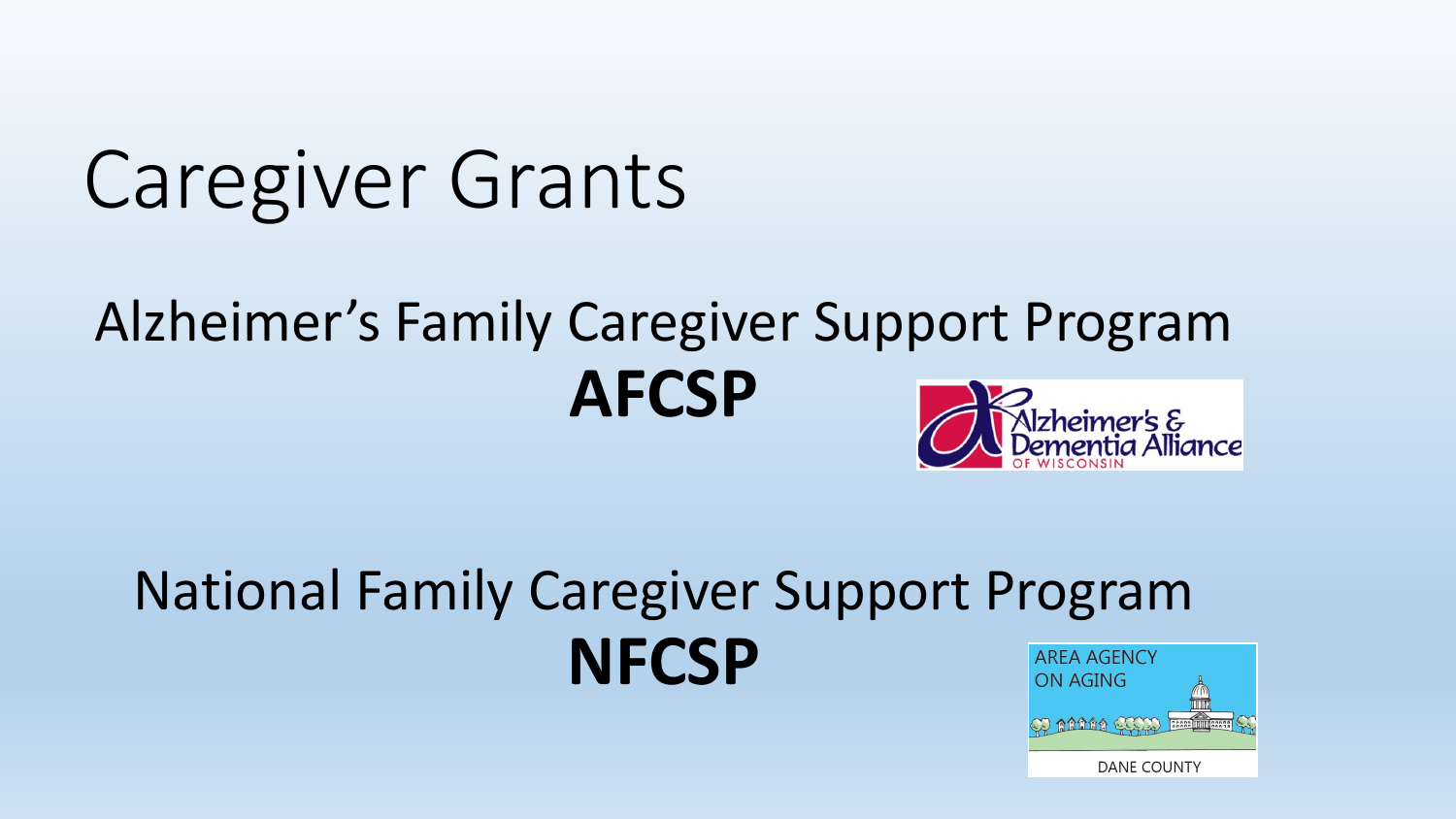Purpose

Provide community support services to people living with dementia and their unpaid family members and friends who provide care for them.

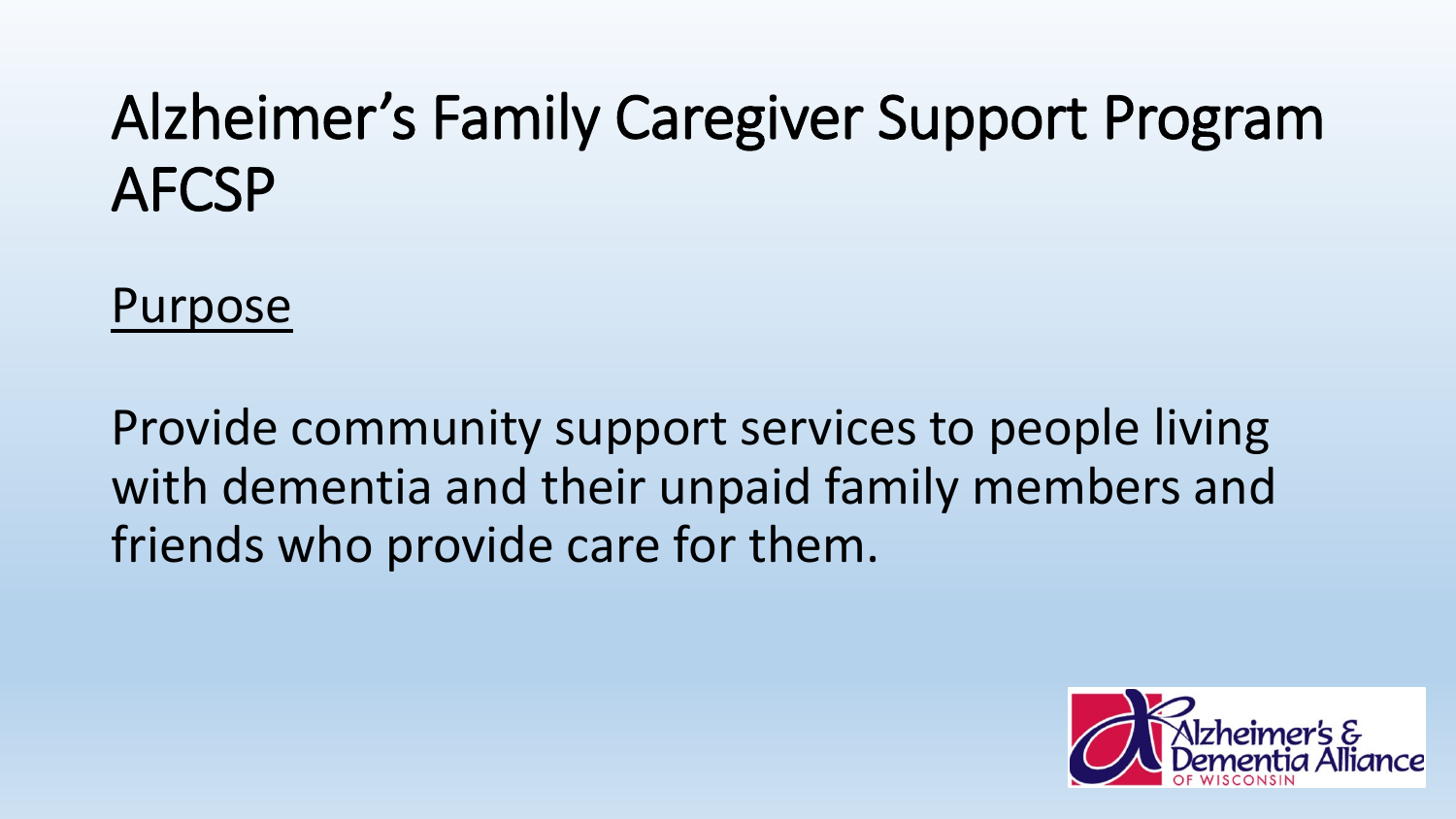#### Intent

Make available a diverse array of community services for persons with dementia (PWD) and their caregiver(s) in order to:

- *Prevent or delay institutionalization*
- *Enhance quality of life*
- *Provide assistance to caregivers*

Priority is given to people living in private homes

Educate the public about dementia and importance of early diagnosis

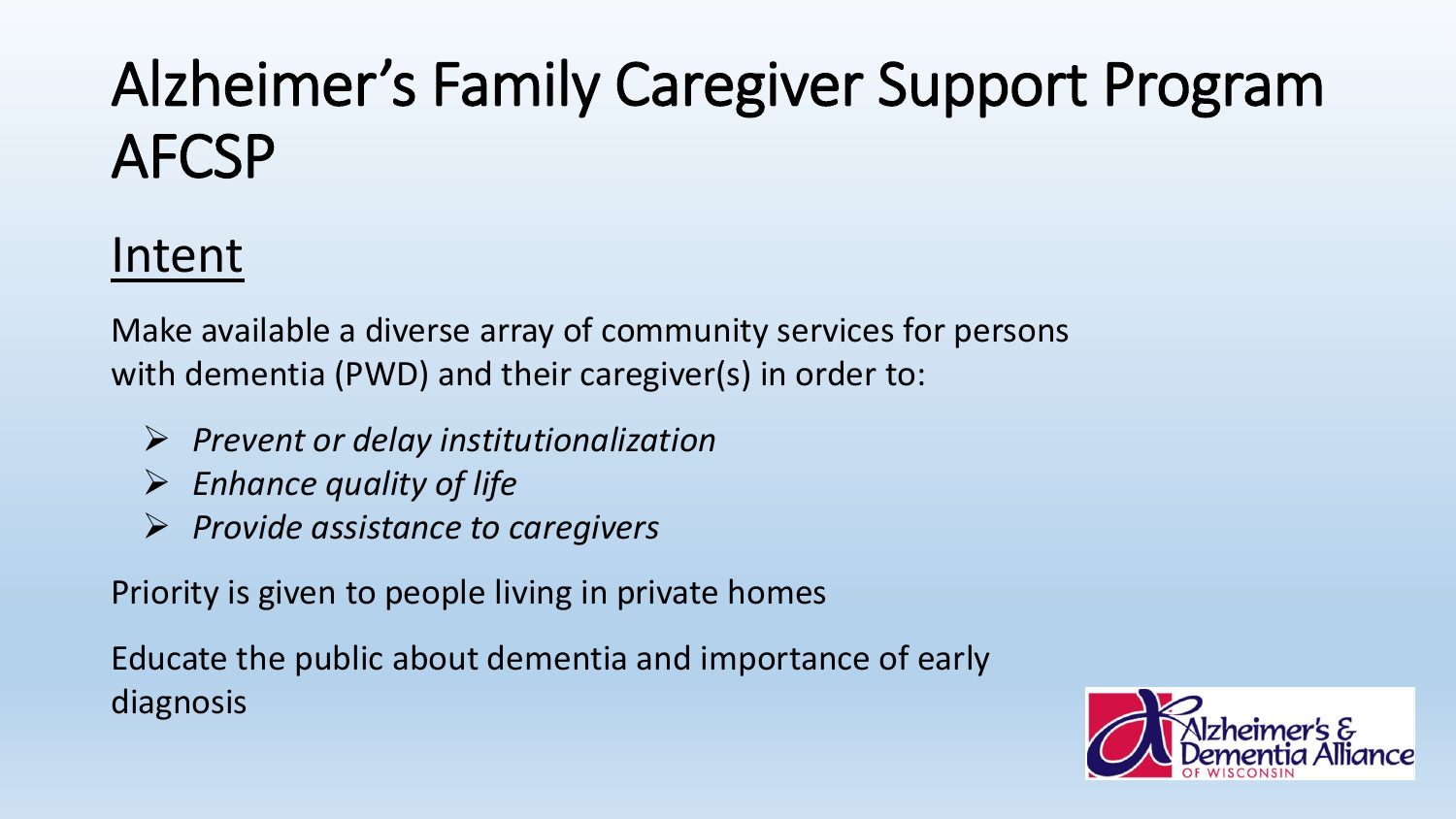### Eligibility:

- **Documented Diagnosis of Alzheimer's or Dementia**  can be a physician's visit summary with problems list or memory care clinic
- **Cannot be enrolled in Family Care** (exception non-nursing home level of care)
- **Income under \$48,000/year** pension, annuities, rentals, savings interest VA pension, unemployment compensation
- **Preference given to persons living in a private home setting**

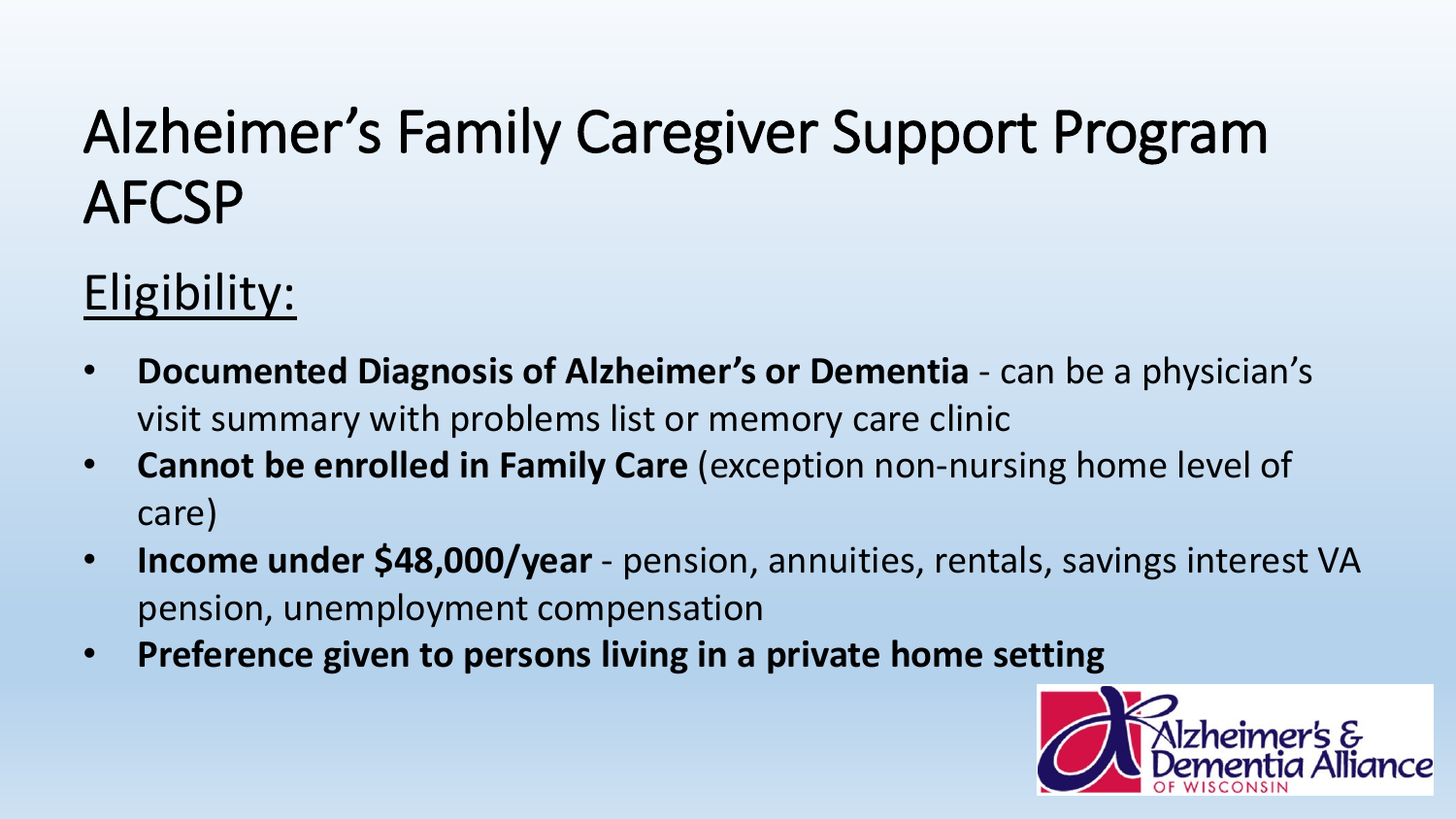#### Funding:

- Grants in the amount of \$1800 \$2000
- Paid as reimbursement
- Unskilled neighbor, friend, or other family member can be a paid provider *with the exception of the primary caregiver*
- Provide social security numbers

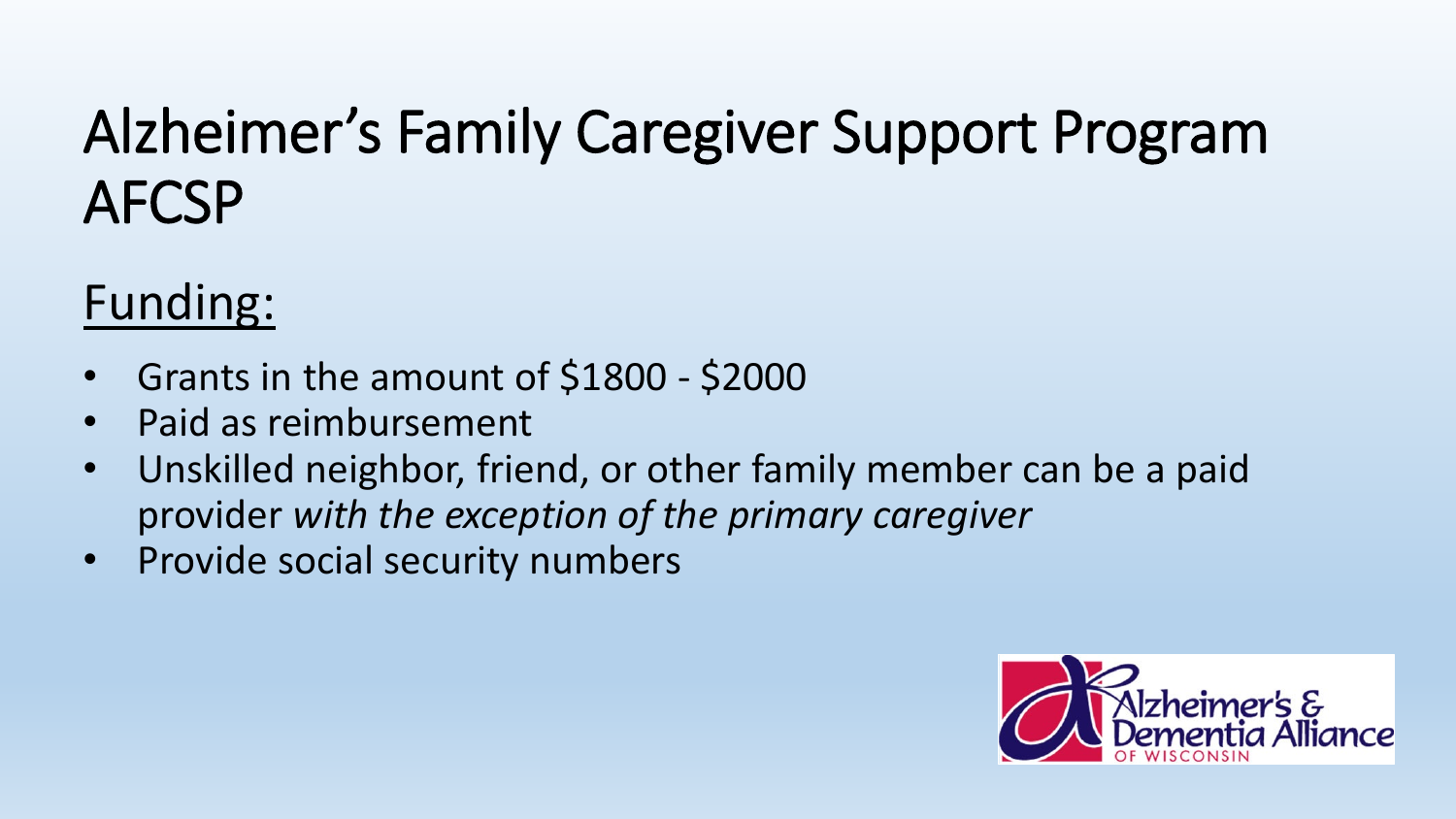- In-home respite
- Adult day programming
- Short term at an Adult Family Home, CBRF, or other facility
- Housecleaning, mowing, and shoveling
- Shopping, meal preparation, money management
- Personal care (bathing, grooming, dressing, eating)

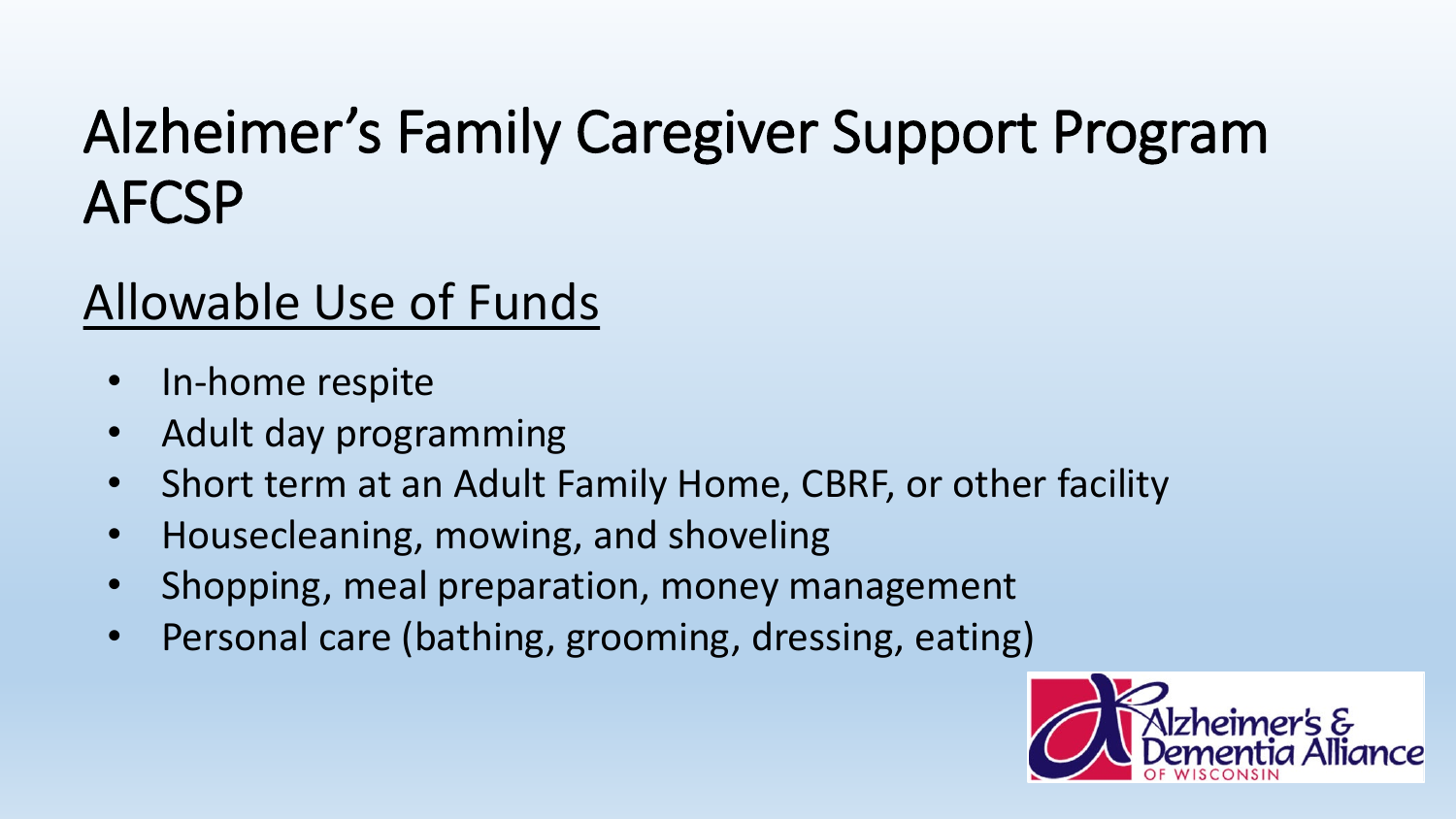- Mobility aids
- Bathroom aids: grab bars, raised toilet seat
- Adaptive aids for eating
- Safety devices: door and bed alarms, fridge/cabinet locks
- Lift chair, audio monitor
- Safe transfer equipment: gait belt, lifting aids, transfer pole
- Home modifications: ramps, railings, widen doorways

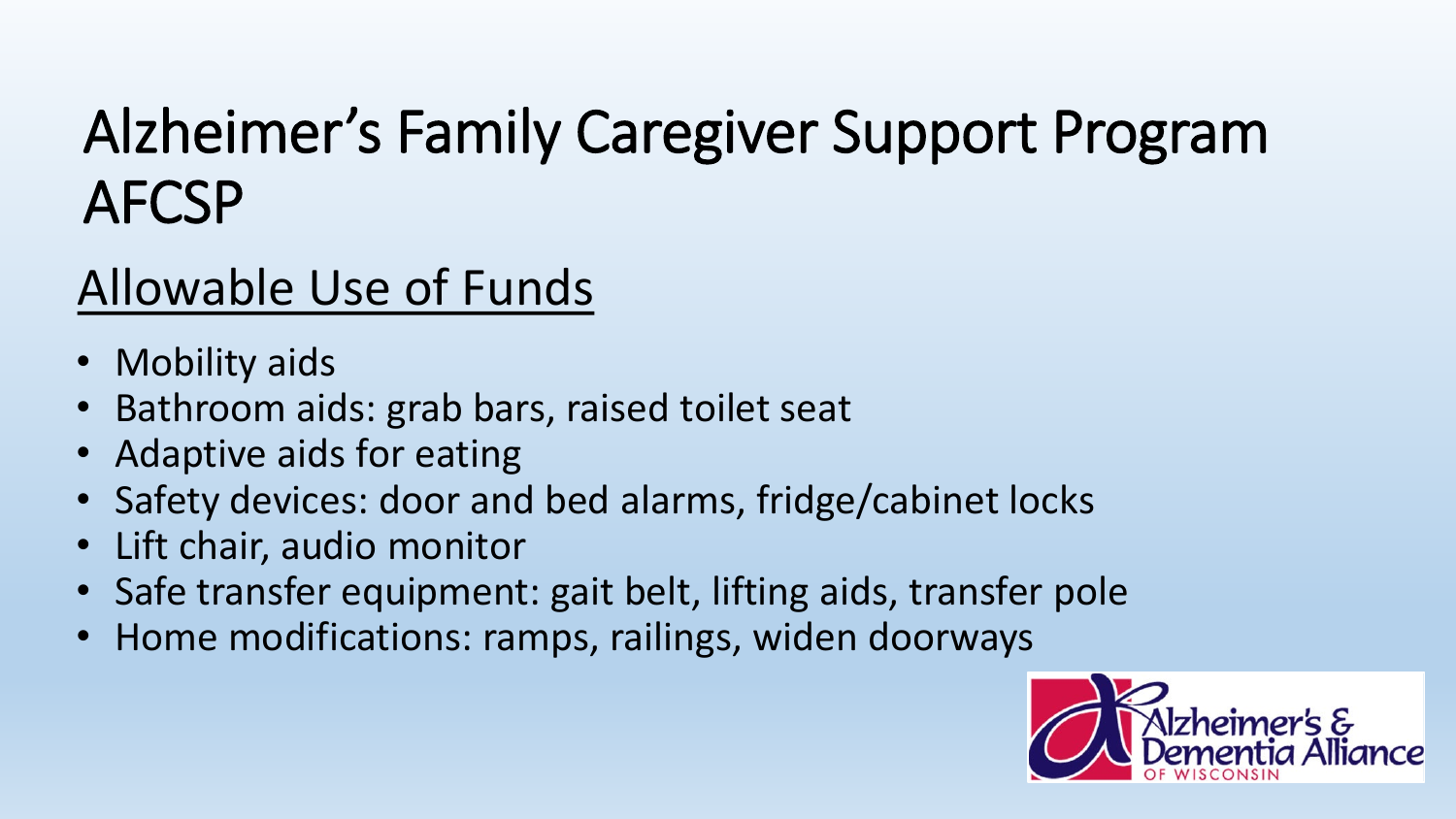- Recreation and social activities
- Costs associated with activities in the community or online
- Transportation to medical appointments or social activities
- Prepared or congregate home-delivered meals
- Caregiver counseling
- Therapeutic services not covered by health insurance
- Education and training

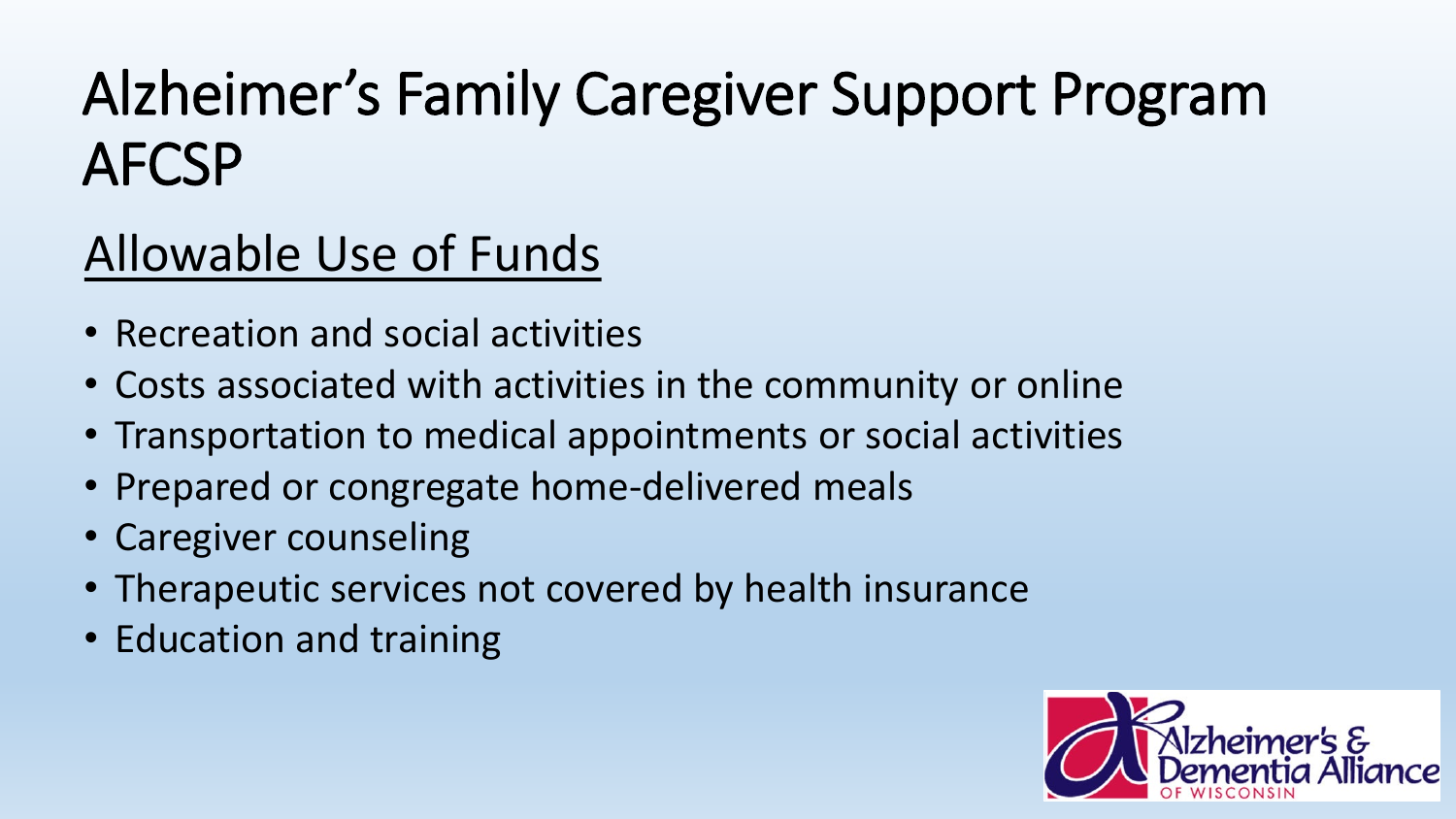Contact:

**Mary Severson**, Alzheimer's & Dementia Alliance of WI Phone: 608-441-8420 Email: mary.severson@alzwisc.org

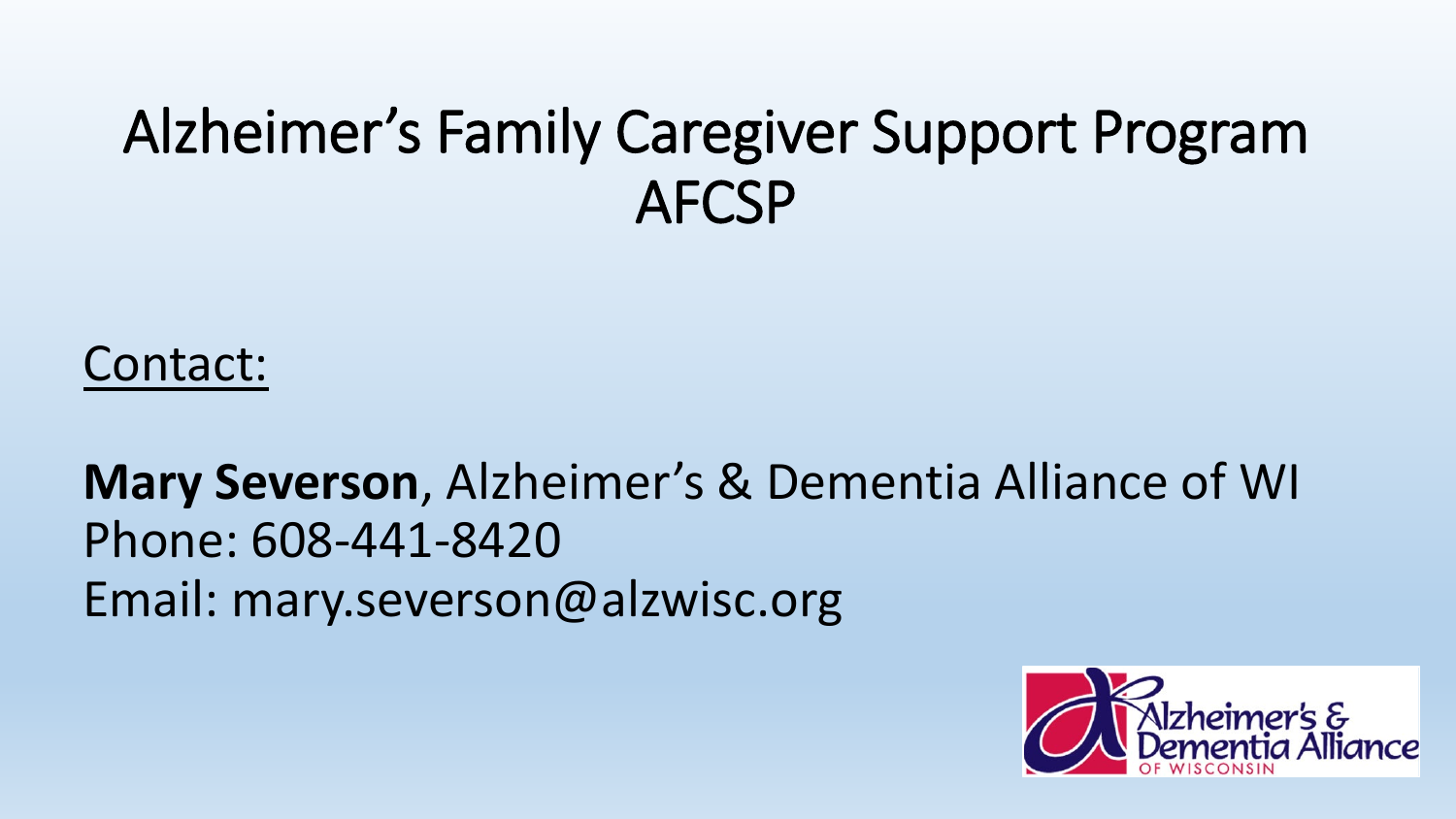Purpose

Focus on informal or family caregivers – someone who is helping care for another individual, enabling them to remain living in the community.

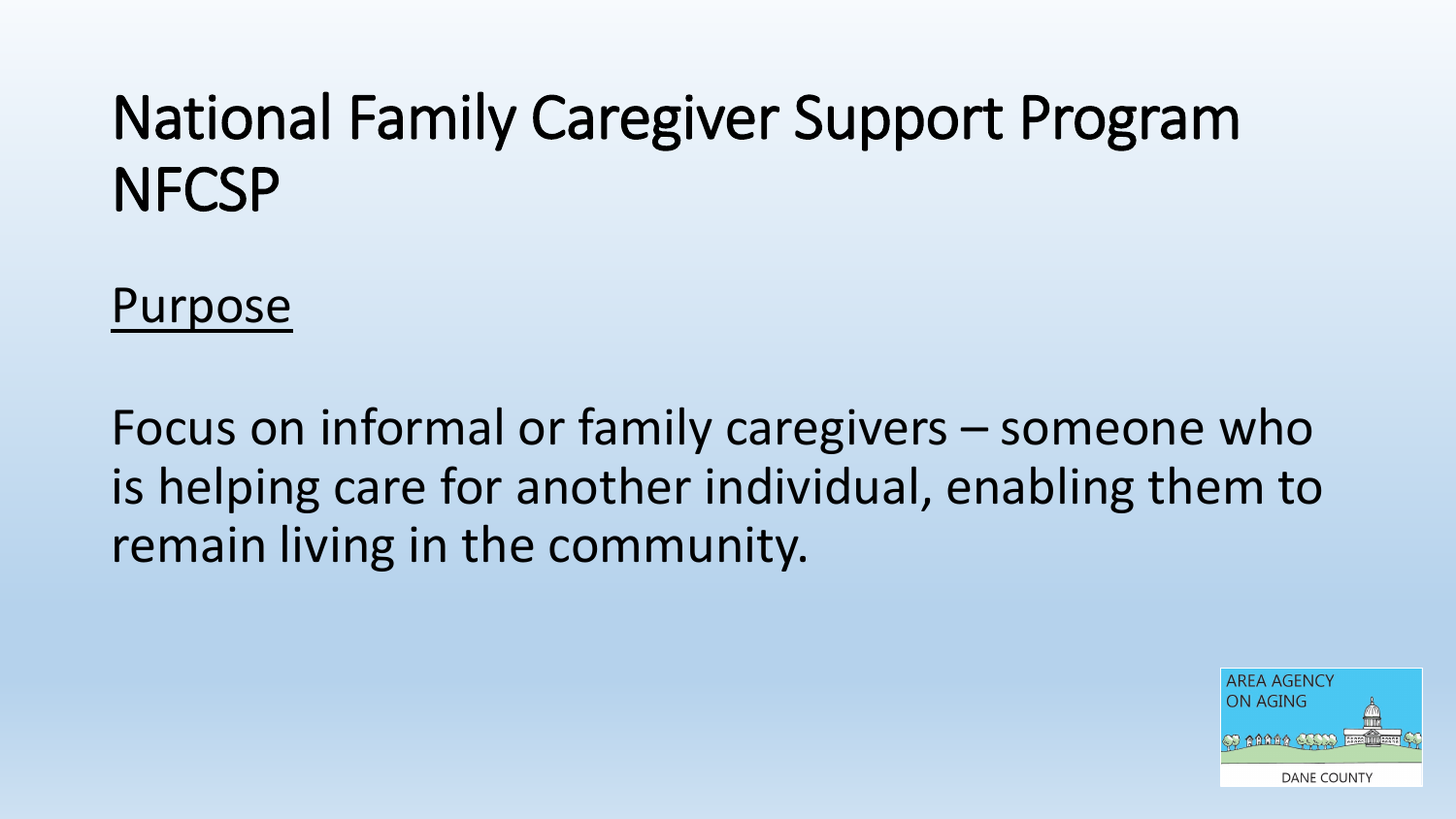What defines a caregiver?

- May be a friend or neighbor although they should have a significant relationship with the recipient of care
- The caregiver does not have to live with the person

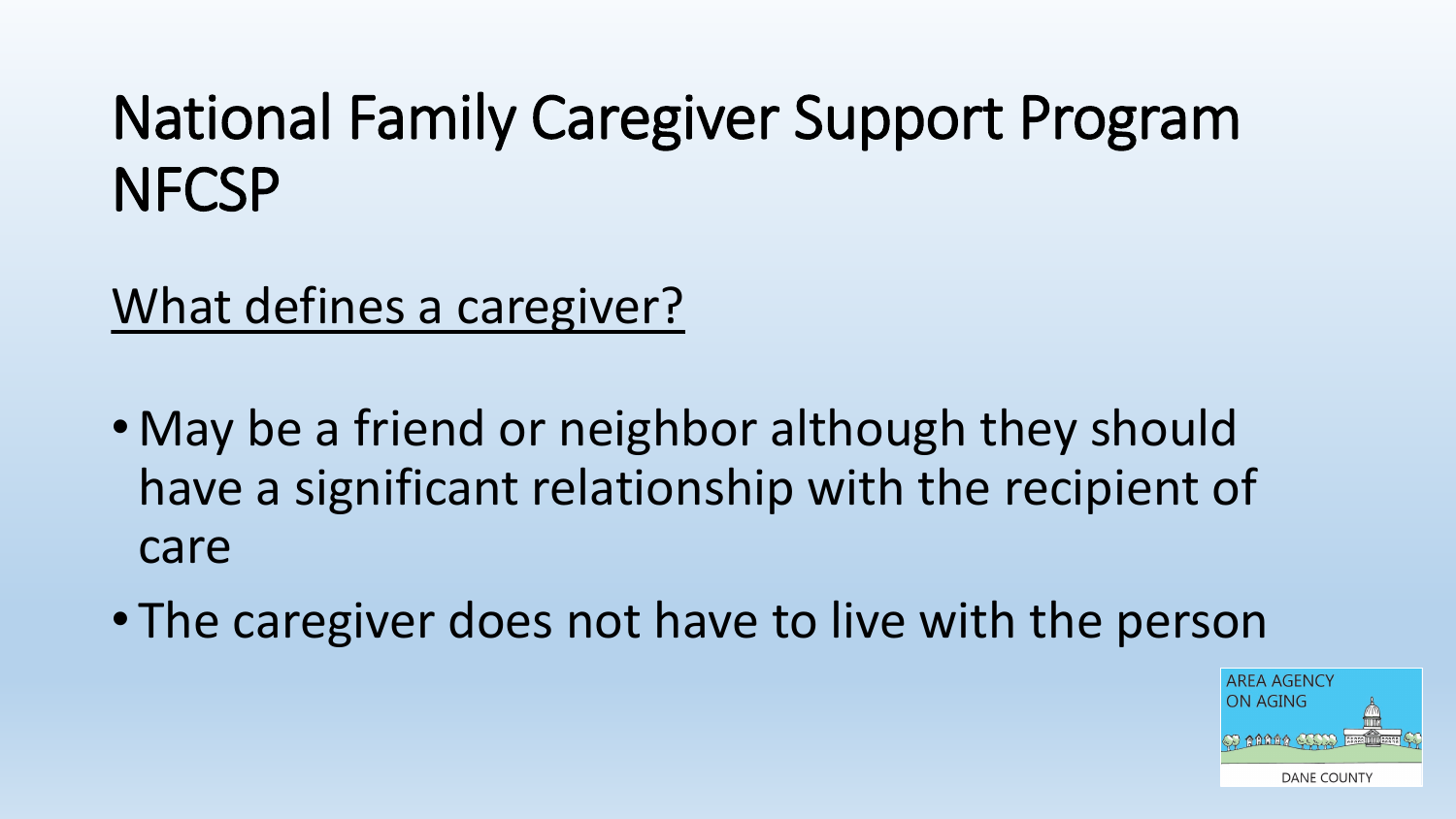#### Intent

#### **Maintain Caregiver Health**

- Caregivers have higher stress levels and are more likely to suffer health problems
- Helping the caregiver improves their ability to provide better care for their loved one, and for a longer time
- It is easy to focus on the person *receiving* care instead of the caregiver, but that is not the purpose of the NFCSP.
- The purpose of NFCSP is to *support the caregiver* which in turn will support the care recipient.

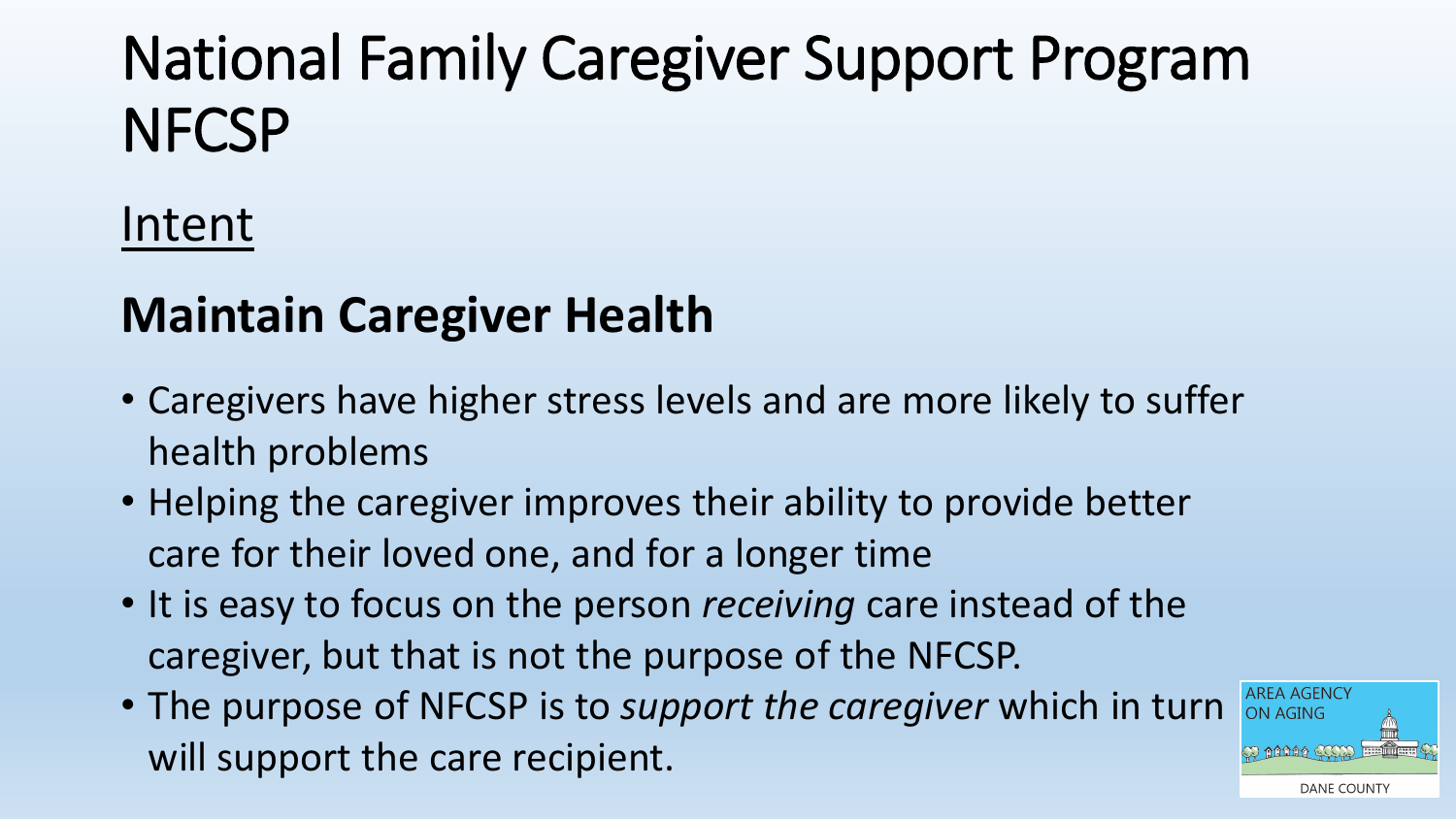#### Eligibility:

- Caregiver age 18+ caring for a frail older adult 60+ needing assistance with 2 or more activities of daily living
- Caregiver age 18+ caring for someone of any age with Alzheimer's or dementia
- Older adult 55+ caring for disabled adult with a severe disability who lives with them (may be the parent)
- Grandparent or other relative age 55+ caring for a child under age 18
- Cannot be on Family Care

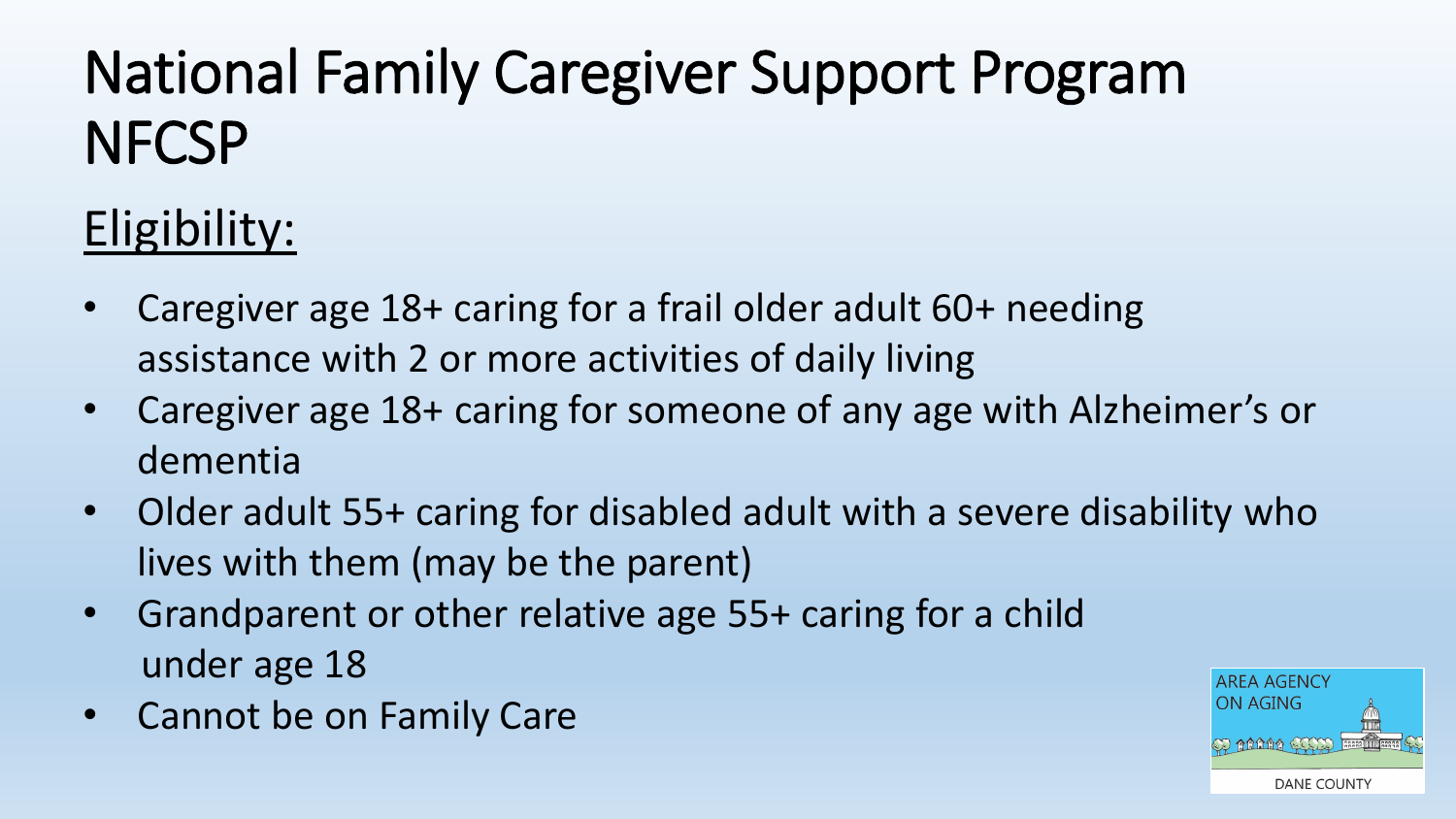#### Funding:

- No income eligibility requirement
- Limited to 112 hours of respite care
- Grants flexible depending on need to \$2000
- Service provider invoices Dane County Directly
- Service provider must have an Employee ID number (EIN)
- Can receive after depleting AFCSP funding

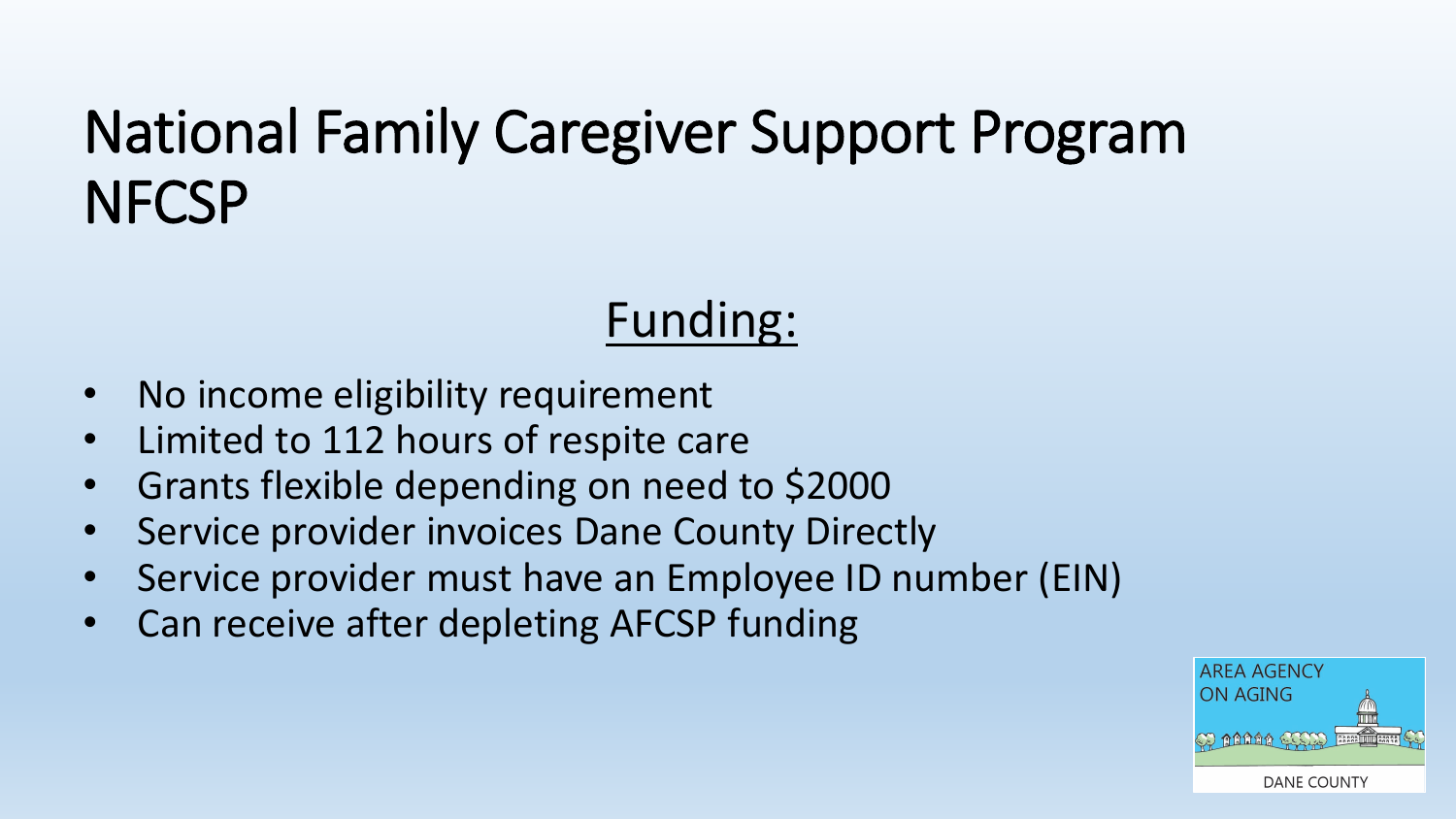- Respite
- Supplemental Services
- Self-care for caregiver